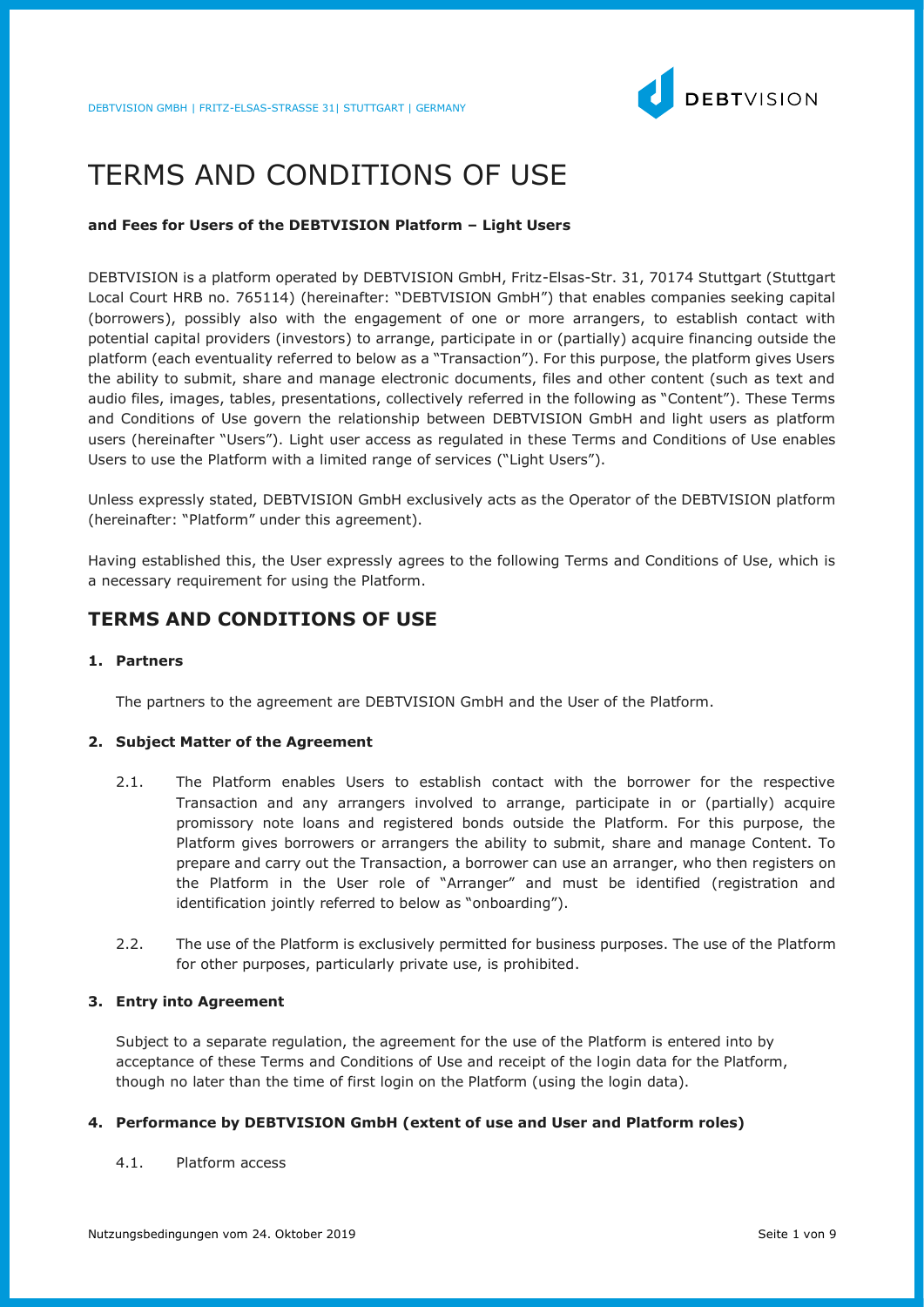

The Platform can be used exclusively with the login data issued by DEBTVISION GmbH by Users previously set up on the Platform. Setting up the User on the Platform requires prior registration by the User and a successful authentication and identification check.

- 4.2. Registration can be completed only after the User has accepted the Terms and Conditions of Use and the natural persons intended to act on the Platform on behalf of the User (hereinafter "Operators") have consented to the processing of their personal data in accordance with the EU General Data Protection Regulation (GDPR). DEBTVISION GmbH sets up the User and its Operators after positive verification of the documents submitted.
- 4.3. Use of the Platform as a Light User and User Manual The Platform is used by Users for the purposes set out in "Subject of the Agreement" in line with the User and Platform roles described in the User Manual. The registration process, user administration and the technical requirements for use are described in the User Manual. The User Manual is attached to these Terms and Conditions of Use. DEBTVISION GmbH will also

make the User Manual available at the request of the User.

- 4.4. Assignment of Operator accounts (onboarding process) Each partner is set up on the Platform by DEBTVISION GmbH according to the previously selected User role by the Platform's user admin. In the event of multiple User roles, the partner is set up separately for each User role. For the "Light User" User role, DEBTVISION GmbH sets up an Operator account for all natural persons named by the contractual partner who have consented to the processing of their personal data. Using this Operator account, the Operators in question can perform individual operations on the Platform as described in the User Manual. In particular, Operators can view Transactions on the Platform for which the User has received an invitation and download the associated documents, communicate with the investor and any arrangers and place soft orders for the Transaction in question. Light User access does not allow the placement of firm orders or other binding declarations of intent.
- 4.5. Platform availability (connection time and service time) The Platform is usually available to Users, without interruption, 24 hours a day, seven days a week (connection time). This does not include a typical amount of maintenance work, which will take place outside service time if possible. DEBTVISION GmbH enables actively monitored operation from 8:00 am to 5:00 pm (service time) from Monday to Friday, except public holidays. The public holidays at the registered office of DEBTVISION GmbH apply.

## 4.6. Platform function services for new Transactions

- The Platform enables Light Users invited by the borrower concerned for the respective Transaction to perform the following operations (after approval of the terms and conditions of confidentiality of the respective borrower):
	- acknowledging and downloading Content, including in particular the details of promissory note loan or registered bond Transactions, such as drafts of promissory note loan agreements or terms and conditions of issue for registered bonds, term sheets, timetables and other marketing documents;
	- communicating with the borrower or arranger(s) or DEBTVISION GmbH about Content;
	- placing, amending and deleting soft orders.

The Light User does not have the right or the ability to place firm orders. Any order placed by the Light User will be treated and displayed on the Platform as a soft order.

4.7. Platform function services for ongoing promissory note loan or registered bond relationships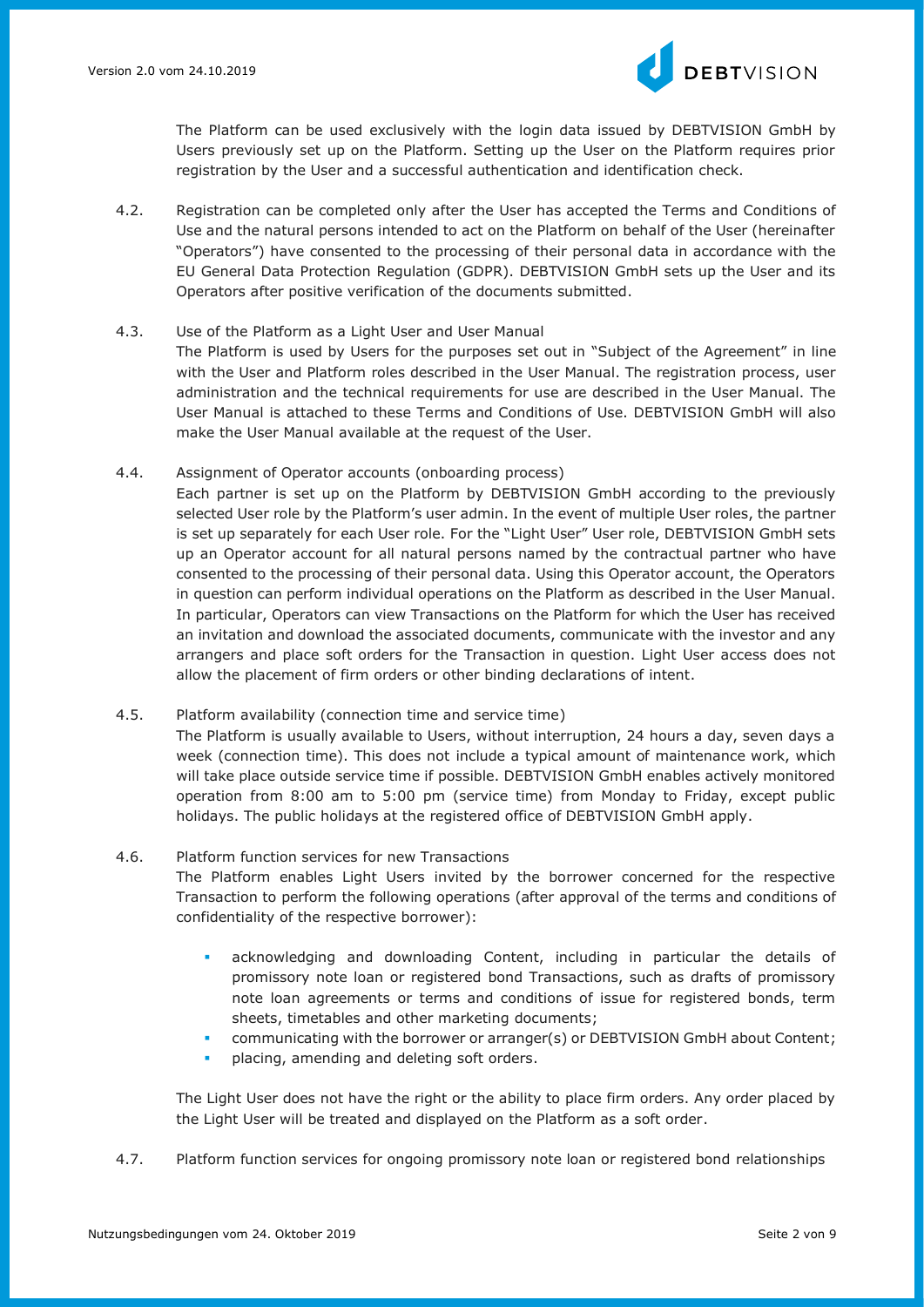

Provided that the borrower uses these functions for its promissory note loan or its registered bond, the Platform enables Light Users to perform the following operations:

- acknowledging and downloading Content on the respective promissory note loan or registered bond Transaction, in particular to fulfill the borrower's respective reporting requirements in line with the respective contractual arrangements in the promissory note loan agreement or the terms and conditions of issue for the registered bond in question;
- communicating with the borrower or DEBTVISION GmbH about Content.

## 4.8. Faults and fault elimination

DEBTVISION GmbH receives fault reports from Users during the service time stipulated in 4.5 and eliminates faults to the Platform in line with its technical and operational capabilities. In the event of an emergency, the respective action can be performed on the Platform or the statement issued by the User can be sent on the Platform through the Platform's market admin (e-mail address: service@debtvision.de) after first being commissioned by the User in text form. In this scenario, the market admin acts only as a messenger for the User and only within the context of the existing User role of the commissioning User. Depending on the fault in question, the commissioning of the market admin can relate to the following actions and statements of the User in particular:

- downloading Content
- placing/amending soft orders.

An emergency is when the User cannot reasonably be expected to wait for the duration of the normally expected fault elimination.

## **5. Reservation of Performance by DEBTVISION GmbH**

- 5.1. Users must be companies that have previously properly logged on to the Platform and that have been set up by DEBTVISION GmbH at its discretion as Users in line with their respective User role. There is no entitlement to an agreement for the use of the Platform or to be set up as a User of the Platform.
- 5.2. At its own discretion DEBTVISION GmbH reserves the right to indefinitely block, deactivate or permanently delete individual master or Operator accounts if it suspects improper, unlawful or prohibited use (in accordance with these Terms and Conditions of Use) of the Platform, or in the event of risk or damage to the same or the uploaded Content.
- 5.3. At its own discretion, DEBTVISION GmbH reserves the right to indefinitely block, deactivate or permanently delete individual User roles or Content if it suspects improper, unlawful or prohibited use (in accordance with these Terms and Conditions of Use) of the Platform.
- 5.4. Before blocking or deleting User roles, Master Accounts or Operator Accounts, or before deleting Content, DEBTVISION GmbH will grant the respective Operator or account holder an appropriate notice period or issue a warning, unless such grace period or warning is unnecessary in accordance with section 314(2) sentence 2 of the Bürgerliches Gesetzbuch (BGB – German Civil Code).
- 5.5. The User can transfer its rights and obligations under the agreement with DEBTVISION GmbH to a third party in writing only with the prior consent of DEBTVISION GmbH.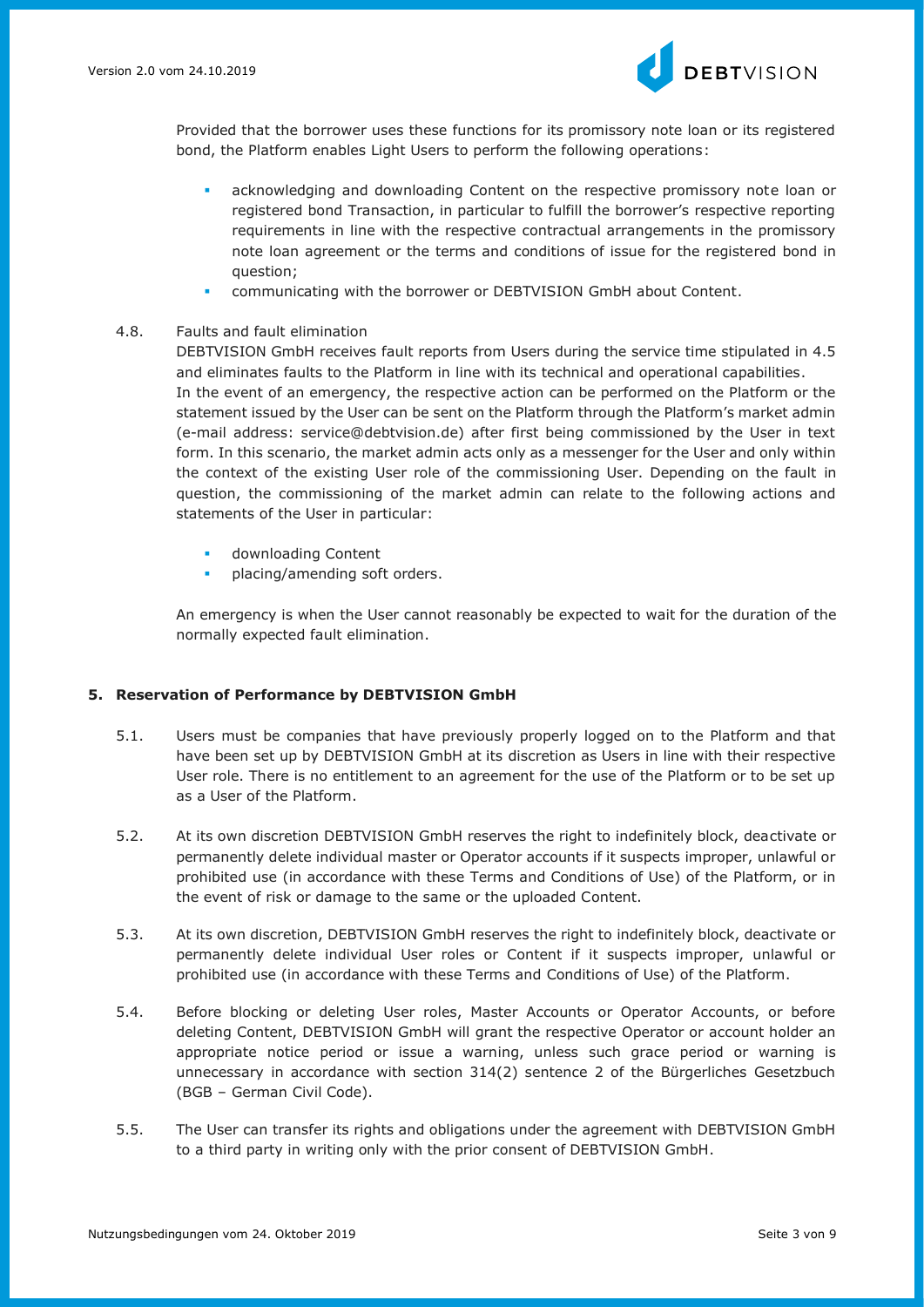

- 5.6. DEBTVISION GmbH assumes no guarantee or liability for the agreement, execution or settlement of financing or participation in financing in the form of a promissory note loan or the (partial) purchase of a registered bond, or for the terms and conditions of such financing, purchase or participation.
- 5.7. DEBTVISION GmbH does not check the completeness, legality or accuracy of Content provided on the Platform. The respective Platform User that provides such documents alone is responsible for its own compliance with the applicable legal and contractual provisions.
- 5.8. DEBTVISION GmbH is entitled to make stipulations regarding the minimum term and amount of the promissory note loans or registered bonds that can be agreed using the Platform, or that Users can participate in through the Platform. If these stipulations are not complied with, DEBTVISION GmbH can prohibit or terminate the planned Transaction on the Platform.
- 5.9. DEBTVISION GmbH is not a User of the Platform; it will not enter into any Transactions as a partner and is also not responsible for creating or sending the Transaction confirmation.

## **6. User's Duties and Obligations**

The User has the following duties in particular:

- a) The Platform and its services must not be misused, in particular
	- illegal Content or advertisements must not be uploaded to or transmitted using the Platform;
	- Transactions prohibited by the Market Abuse Regulation or those that could give the appearance of this must not be executed on or using the Platform;
	- inside information must not be disclosed on or disseminated using the Platform;
	- no illegal contact as defined by section 238 of the Strafgesetzbuch (StGB German Criminal Code) is permitted;
	- no Content may be uploaded to the Platform that violates copyright, criminal or other legal provisions or that is anti-constitutional, offensive, racist, sexist, pornographic or glorifies violence or, in the case of hyperlinks, links to such materials; there must also be no Content likely to damage the reputation of DEBTVISION GmbH. The same applies to the Content of messages sent via the Platform;
	- it must be ensured that the use of individual services, in particular submitting and sending messages, does not adversely affect DEBTVISION GmbH or third parties.
- b) The User confirms to DEBTVISION GmbH that the information and data communicated on the Platform and all Content uploaded by the User does not infringe third-party rights, in particular copyrights, patents, name and trademark rights, other industrial rights of third parties or other intellectual property rights.
- c) The User undertakes not to forward or redirect any service by DEBTVISION GmbH to third parties without the prior written consent of DEBTVISION GmbH.
- d) The User assumes the resulting risks for any participation in financing agreed using the Platform. Furthermore, the User assumes all risks arising from the interaction between it and the arranger or arrangers, the borrower, the initial lender and the paying agent, and from sharing Content on the Platform.
- e) The User is required to establish all technical requirements described in the User Manual for the use of the Platform (hardware, software, telecommunication) within its area of responsibility at its own expense.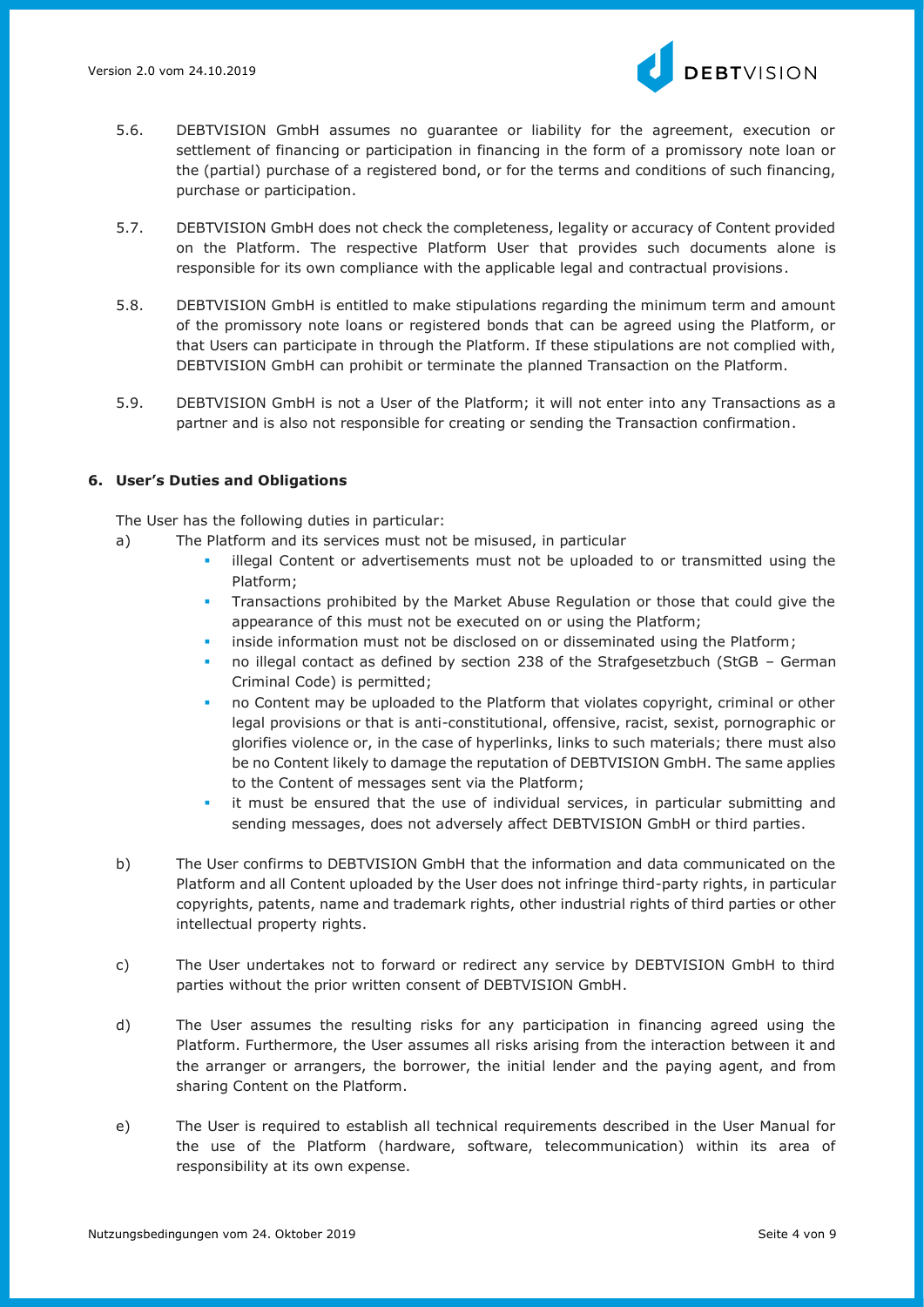

- f) At its own expense, it is the responsibility of the User to take reasonable safety and security measures against unauthorized access or unauthorized use of the Platform, including in particular corresponding software updates relevant to security immediately after their publication, and to configure the security of its software sufficiently to protect software and data transmissions against access by third parties. The User must always terminate the connection to the Platform by logging out.
- g) The User is required to report to DEBTVISION GmbH without delay any suspicions of misuse or illegal use of the Platform, or malfunctions, faults, instability, security problems or similar affecting the Platform.
- h) In the event of technical problems affecting the Platform, the User is required to assist DEBTVISION GmbH in solving such problems insofar as this is possible and reasonable.
- i) If the data of the User and its Operators changes during the term of the agreement, the User must make the corresponding changes in its account on the Platform or inform DEBTVISION GmbH of the respective change in text form without delay.
- j) The sharing of login data and rights of use with third parties by the User is strictly prohibited. Each User is responsible for ensuring that its Operators' login data for the Platform cannot be used or misused by third parties or other Users (and for ensuring that its Operators are informed of and comply with this obligation). The User concerned must inform DEBTVISION GmbH without delay in the event of the loss of its login data or the suspected misuse of its login data by third parties and instruct its Operators to do the same. DEBTVISION GmbH will deactivate the login data in question without delay after receiving such notification.
- k) All information obtained by Users or Operators as a result of using the Platform must be treated as confidential in the context of the Transactions performed on the Platform and in accordance with the provisions of the respective Transaction. This does not apply to information that:
	- was already known to Users before using the Platform;
	- was provided to Users by third parties without the Users or Operators being aware of a breach of confidentiality by third parties;
	- is generally available:
	- was provided to employees and executive bodies of the User, companies affiliated with the User and auditors, lawyers, tax consultants or other professional consultants, provided that they have a duty to maintain confidentiality on the basis of statutory, contractual or professional regulations; or
	- was disclosed by a court order or competent public authority.

The downloading of Content on the Platform is permitted only in the context and to the extent for which this function was created.

## **7. Ownership and Usage Rights to Content and Trademark Rights**

- 7.1. Information offered by DEBTVISION GmbH on the Platform and services available to Users, in addition to information, data and documents provided to Users by DEBTVISION GmbH are protected by copyright or other proprietary rights and are the property of DEBTVISION GmbH.
- 7.2. DEBTVISION is a protected trademark; the trademark owner is DEBTVISION GmbH. The User has no right to DEBTVISION, except the right to access use in accordance with these Terms and Conditions of Use.
- 7.3. DEBTVISION GmbH is not required to disclose the source code or parts of the source code for any reason.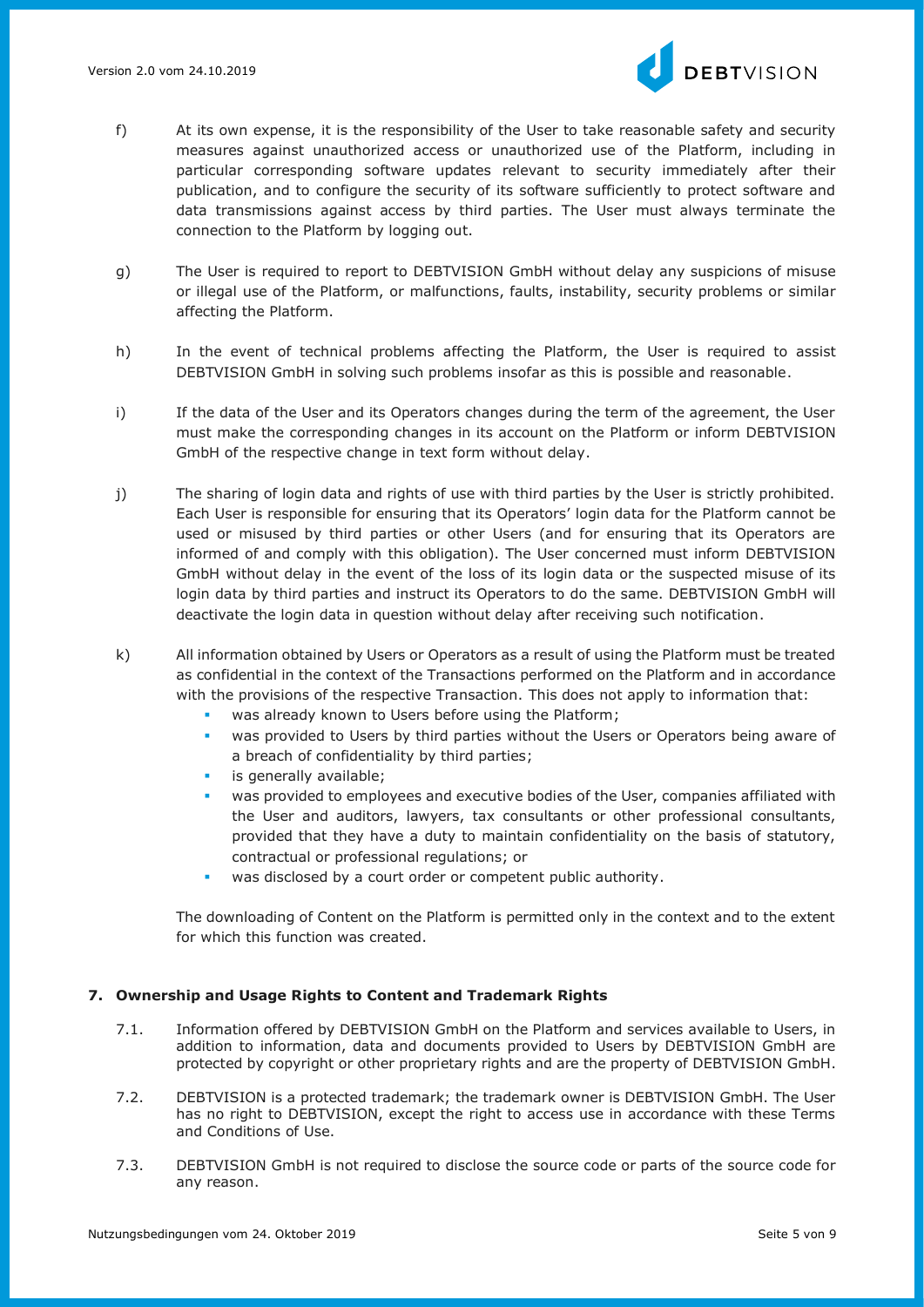

## **8. Liability**

- 8.1. DEBTVISION GmbH will take the precautions customary for the industry to ensure reasonable availability and security. These also include safeguards against unauthorized access or unauthorized use of the Platform. Error-free or uninterrupted operation of the Platform and individual services, including access to Content stored on it and its usability, is not guaranteed.
- 8.2. DEBTVISION GmbH assumes no liability for disruptions in the operation of the Platform due to extraordinary public intervention.
- 8.3. Within its own area of responsibility and activity, DEBTVISION GmbH is liable without restriction for damages caused intentionally or negligently by it, its officers, executives or agents as defined by section 278 BGB.
- 8.4. In the event of ordinary negligence except for damages arising from injury to life, limb or health – DEBTVISION GmbH is liable only if cardinal obligations were culpably violated. In such event, its liability is limited to the damage that must be typically expected (damage foreseeable and typical for the agreement). This also applies in the event of a slightly negligent breach of duty by the officers, executives and other agents of DEBTVISION GmbH.
- 8.5. DEBTVISION GmbH assumes no liability for the provision of Content by a Platform User, for Content itself or messages exchanged or for the deliberate or accidental manipulation or deletion of the Content on the Platform.
- 8.6. The limitations and disclaimers of liability agreed here do not affect liability under the Produkthaftungsgesetz (ProdHaftG – German Act on Liability for Defective Products) or other instances of liability without fault prescribed by law. This also applies to liability under an explicit guarantee without fault issued by DEBTVISION GmbH.
- 8.7. Furthermore, DEBTVISION GmbH assumes no liability for hyperlinks referenced on the Platform or in the Content that link to external websites or Content.
- 8.8. DEBTVISION GmbH is entitled to have services performed by third parties as subcontractors. DEBTVISION GmbH is liable for the performance of subcontractors as for its own actions.
- 8.9. DEBTVISION GmbH, its affiliated companies and its agents must be released from all claims by third parties resulting from a violation of the duties described here, or the illegal use of the Platform and related services by the User or third parties with the User's approval, or in particular arising from data protection, copyright or other disputes in connection with the use of the Platform. If the User detects such a violation or that such a violation is imminent, it must inform DEBTVISION GmbH without delay.

## **9. Security and Data Protection**

- 9.1. Data transmission between the Platform and the User's terminal is encrypted. Nonetheless, the possibility of third parties gaining unauthorized access to the data transmitted cannot be ruled out.
- 9.2. Personal data is collected, processed and used in connection with the use of the Platform. Users and Operators must provide the personal data required by DEBTVISION GmbH for the purposes of identification, the assignment of the Operator to a User, for security reasons and to facilitate contact. Each Operator must sign a declaration of consent to the processing of personal data or accept such a declaration electronically on the Platform. The designated Operator cannot be set up on the Platform until the signed declaration of consent has been received by DEBTVISION GmbH or electronically accepted on the Platform. The Operator's prior consent to the processing of personal data on the Platform is required in order to be able to use the corresponding functionalities of the Platform. Individual personal data, such as the name of the Operator, will also be visible to other Users and Operators of the Platform.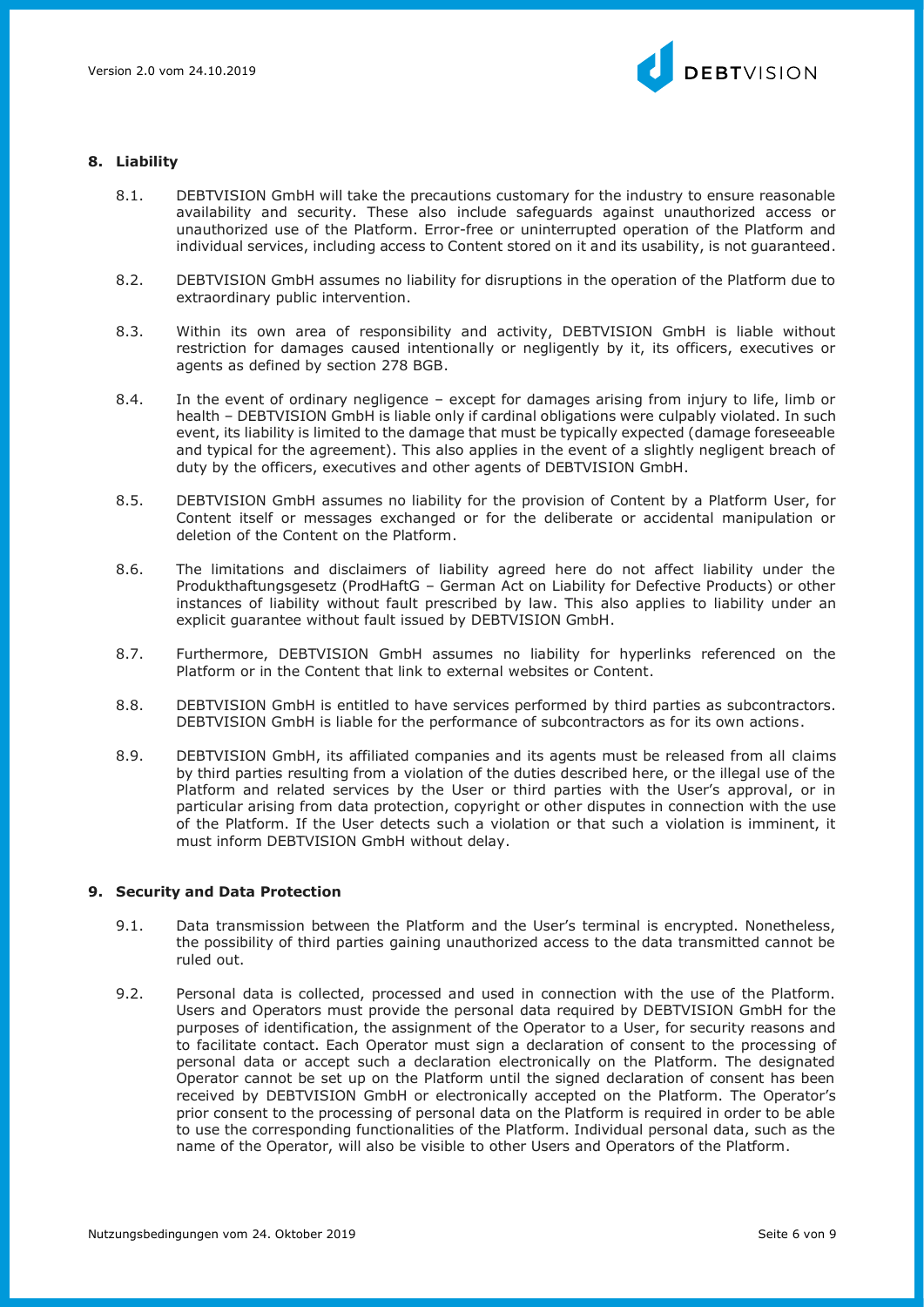

- 9.3. Every User and Operator is required to inform DEBTVISION GmbH of any change in the requested personal data.
- 9.4. Logging:

If a Transaction set up has been successfully carried out on the Platform, its Content, including in particular the Content of the order book, and Operator actions and communications must be logged for DEBTVISION GmbH's documentation and evidence purposes. There is no archiving on behalf of Users. Personal data relates exclusively to the Transaction and is stored by the Operator with approval for data usage in accordance with the GDPR.

#### **10. User Activity Data and Data Analysis**

- 10.1. The User hereby grants DEBTVISION GmbH the non-exclusive, permanent, transferable, sublicensable right, not limited by territory or in terms of content, to store, use, evaluate, analyze, process and modify the User's data in connection with the use of the Platform to modify, or generate reports from them (hereinafter referred to as data analysis). The User data collected in connection with the use of the Platform is stored on the web servers of DEBTVISION GmbH in the EU.
- 10.2. DEBTVISION GmbH is permitted to prepare data analyses that can contain User data. DEBTVISION GmbH is also permitted to commission third parties to produce such reports; such third parties are required to maintain confidentiality in accordance with the provisions of this agreement and to comply with the legal provisions.
- 10.3. All rights to data analyses are held exclusively by DEBTVISION GmbH.
- 10.4. DEBTVISION GmbH is entitled to publish reports or data analyses or share them with third parties in anonymized form. DEBTVISION GmbH is required to anonymize all references to the User if the User has not consented. Anonymization must ensure that no inferences to the User are possible. If the User consents and so wishes, DEBTVISION GmbH will name the User when publishing or sharing information. DEBTVISION GmbH is not required to obtain the User's consent if DEBTVISION GmbH wishes to prepare the report or the data analysis in anonymous form.
- 10.5. DEBTVISION GmbH is entitled to share non-personal User data in connection with the use of the Platform with Landesbank Baden-Württemberg and Boerse Stuttgart GmbH for the purpose of utilization, application, processing (including merging and combining such data with its own data or third-party data), marketing and publication.

## **11. Fees and Terms of Payment**

The use of the services of DEBTVISION GmbH is free of charge for Light Users within the context of these Terms and Conditions of Use.

## **12. Amendments to the Terms and Conditions of Use and Amendment of Services**

- 12.1. At its own discretion, DEBTVISION GmbH can amend, supplement, revise, update or terminate the services and specifications of the Platform.
- 12.2. In accordance with 12.1, DEBTVISION GmbH reserves the right to amend or extend these Terms and Conditions of Use at any time, and to make the further use of the Platform dependent on the User's consent to the amended Terms and Conditions of Use.
- 12.3. Furthermore, the Terms and Conditions of Use can be adjusted to the extent that this is necessary to eliminate not insignificant difficulties in the execution of the agreement on account of circumstances arising after the agreement was entered into. This is the case if new technical developments necessitate a change in performance, as performance in the contractually agreed form can no longer be provided, if the case law on the validity of any provision of these Terms and Conditions of Use changes, if one or more of the provisions of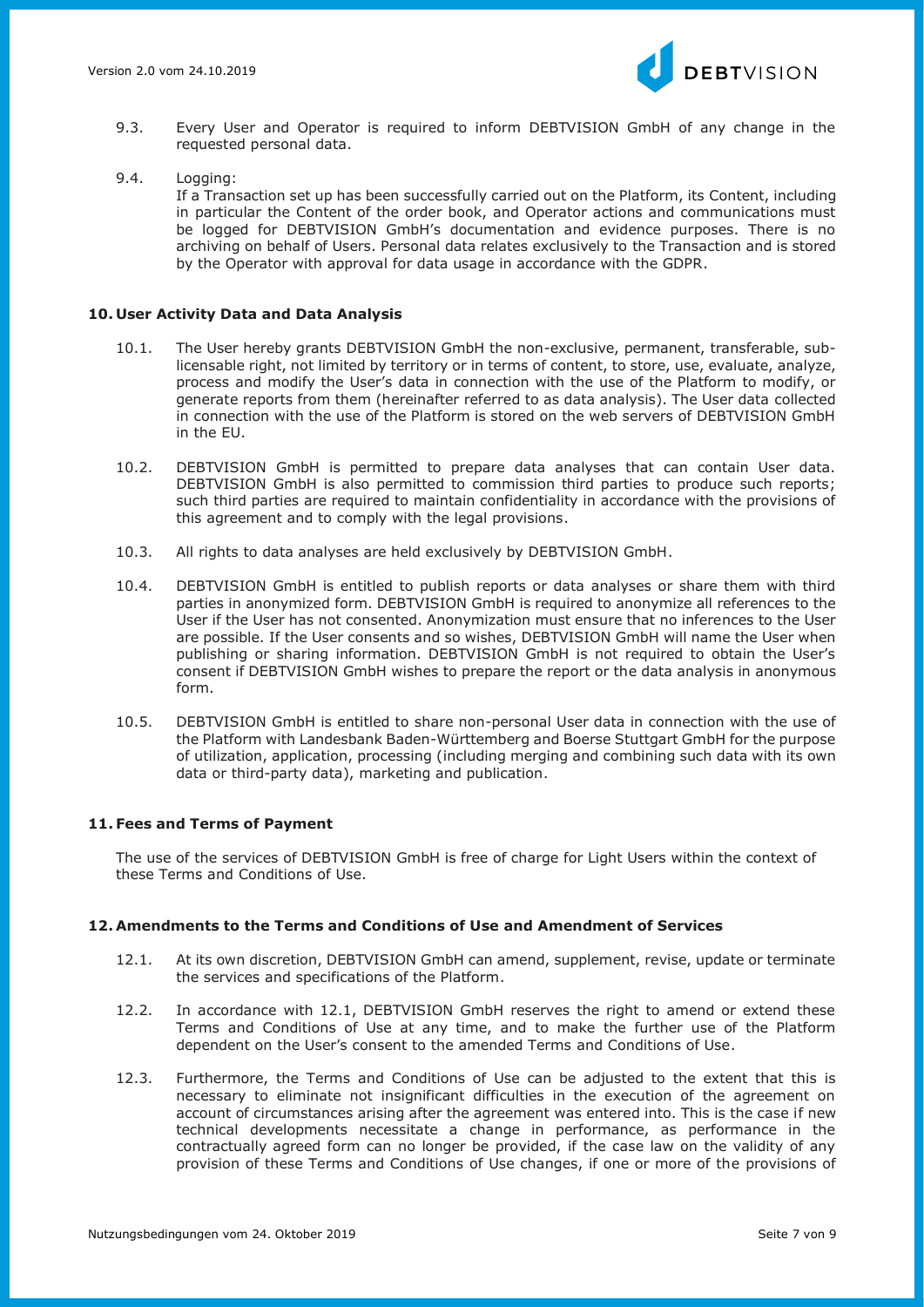

these Terms and Conditions of Use is declared void by case law or if a change in the law voids one or more of the provisions of these Terms and Conditions of Use.

- 12.4. The User will be notified of amendments to the Terms and Conditions or the services or specifications of the Platform in accordance with 14.1 and 14.2 in text form (e.g. by e-mail or letter) with notice of at least six weeks before their planned effective date. In the event of amendments not exclusively to its benefit, the User has the right to terminate the agreement in writing (e.g. by e-mail sent to the following e-mail address: service@debtvision.de or letter) without notice as of the effective date of the adjustments. The User will be specifically advised of this in the amendment notification. Notice is not required for the following exceptions:
	- a) a malfunction of the Platform that, in the opinion of DEBTVISION GmbH, requires an immediate amendment;
	- b) an emergency in accordance with 4.7 that, in the opinion of DEBTVISION GmbH, requires an immediate amendment; or
	- c) an immediate or short term change is required on account of an order by an ordinary court, arbitral tribunal or regulatory authority.

## **13. Term/Termination/Consequences of Termination**

- 13.1. This agreement has an indefinite term; it begins with the agreement arises in accordance with section 3.
- 13.2. The notice period is one month to the end of a calendar year.
- 13.3. Notice must be declared to the other party in text form (e.g. by e-mail or letter).
- 13.4. This does not affect the right of any partner to terminate for cause.
- 13.5. Consequences of termination
	- a) If the terminating or terminated User has not become an investor in a promissory note loan using the Platform and has also not (partially) acquired a registered bond using the Platform, its rights and obligations under these Terms and Conditions of Use and any other contractual relationships between the parties concerning the use of the Platform end after notice of termination and expiry of the notice period in accordance with 13.2.
	- b) If the terminating or terminated User has become an investor in one or more promissory note loans using the Platform or has (partially) acquired a registered bond, its rights and obligations under these Terms and Conditions of Use in relation to these promissory note loans and registered bonds continue to apply. This applies until the final repayment to the respective User of the last promissory note loan tranche or the last registered bond in which the respective User participates. 4.5, 4.6, 4.8 and 12 of these Terms and Conditions of Use are excluded from this ongoing application.

## **14. Other Provisions**

- 14.1. The terms and conditions of the User are not part of the agreement.
- 14.2. If a provision of this agreement is or becomes void or unenforceable during its term, this does not affect the validity of the other provisions or the agreement as a whole. Rather, the void or unenforceable provision will be replaced by the legally valid provision that most closely approximates the partners' business intent. The same applies if and to the extent that the agreement is found to contain a loophole. Such loophole will be closed by a regulation corresponding to what the partners intended or would have intended had they been aware of the loophole.
- 14.3. This agreement consists of a German version and an English version. The German version takes precedence in the event of contradictions or ambiguities between the two versions.